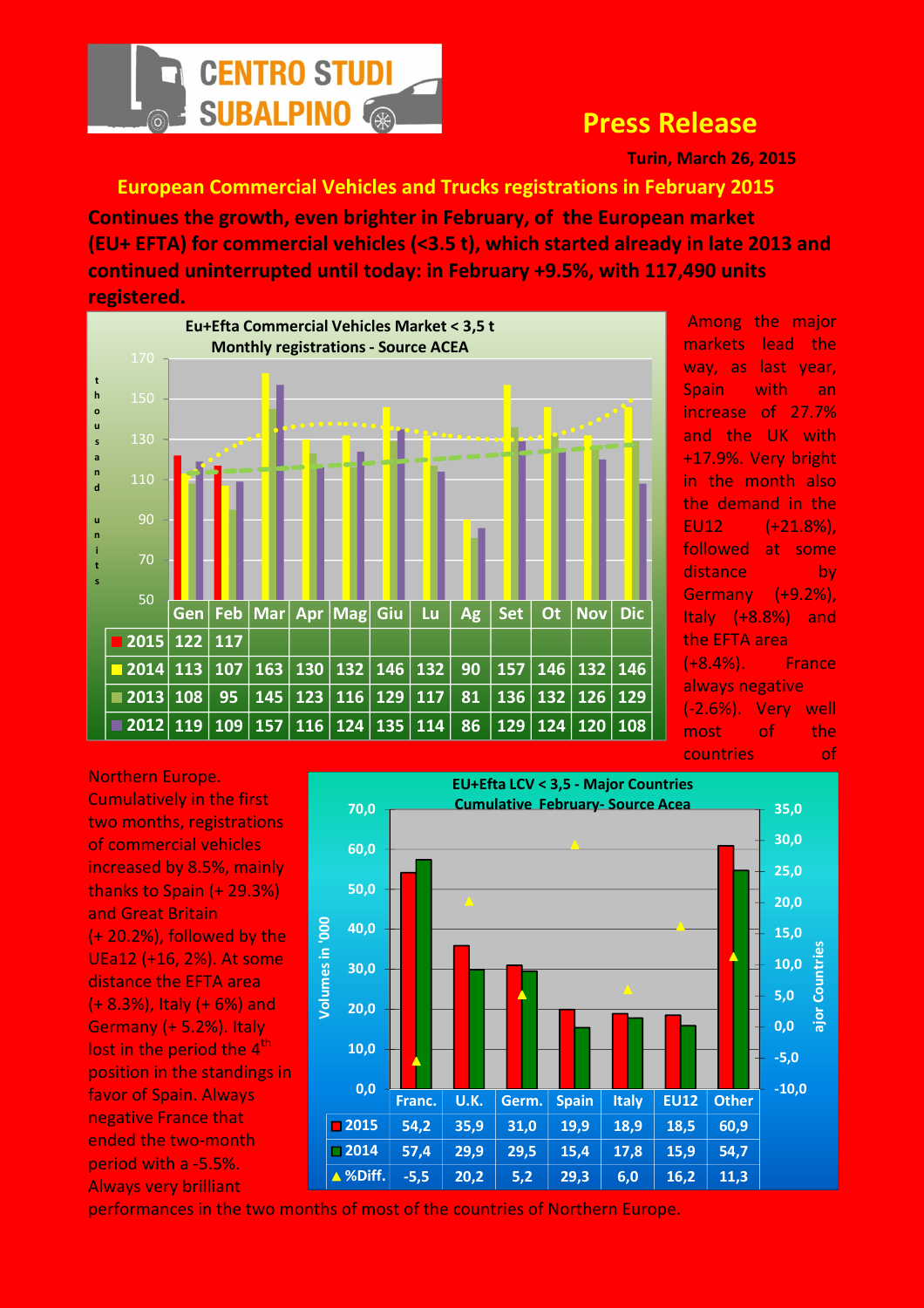Modest instead the growth of Trucks (>3,5t) after the positive result in January that seemed to indicate a recovery in demand after the fall in the second half of last year, closed with an overall loss of 7.7%.

In February 21,701 units were registered, an increase of only 1.5% on last year.



But the increase is primarily due as last month to the sustained recovery of the UK, with a

substantial increase of 30.5%, after a consecutive year of losses, but also to the exploit in the month of Spain grown by +42,9%. Follow the UE12 with  $a + 15.4%$ increase, (with particularly large increases in Romania (+ 71.4%) and Hungary (+ 64.4%)), and Italy with +9.3%. Loss in all other major markets: France (-17.2%), and Germany (-15.3%). Also down the Efta area (-13.3%). Instead increase significantly most of the northern European countries, like the Netherlands (+ 96.8%) after prolonged downturns during the past year, and Denmark (+55.2).

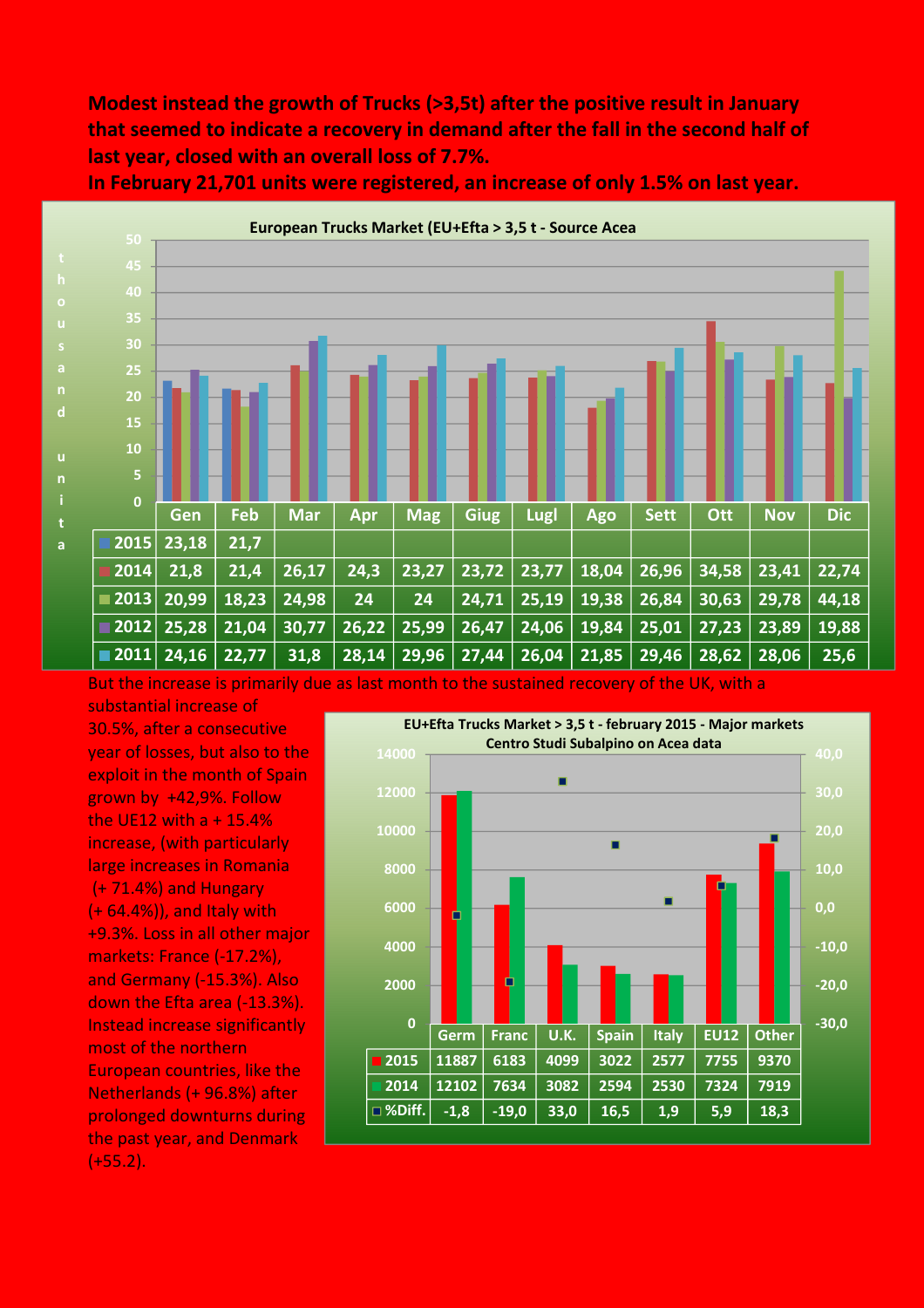Cumulatively in the 1st two months the increase on last year went down to + 4%, but only for the excellent performance of the UK (+ 33%) followed by Spain with 16.5%. Positive also the area of UEa12, with an increase of 5.9% on last year, (especially thanks to Hungary (+ 35.4%), Slovenia (+ 39.9%), Slovakia (+ 34.5%) and Romania (+ 27.6%)), and Italy with a paltry 1.9%.

## However remains good the trend of demand in the field of heavy duty trucks (>16t): total increase of 7.4% in the month, with 17,704 units registered,



due mainly however to the increase really significant in Britain (+ 52.1%), recovering from the heavy losses of last year, Spain (+48.9%), the UEa12 (+19.5% and Italy (+15.2%)). Also in this sector good results in in the Netherlands with a great recovery of 99.6%, and Denmark (+ 51.3%). Fall instead France (-14.8%), which

continues the downward trend of last year, Germany (-9.3) and the EFTA area (-12.9%). Increase in most of the countries of Northern Europe.

Cumulatively in the 1st two months, the market grew by 7.9% with 36 822 units registered, but with the progress largely due to increased demand in the UK (+ 55.4%), followed at some distance by Spain (+16.2%) and UE12 (+8.9%), the latter especially for the good results in Hungary

 (+ 47.1%), Slovakia (+ 45.5%), Slovenia (+43.3%) and Romania (+33.5%. Germany ended the two months with a 4.5% increase and Italy with a +4.1%. Also in this area to report the excellent recovery of the Netherlands (+186.2%) and Denmark (+69.7%). Also positive sales results in almost all the countries of Northern Europe. It comes down rather heavily France (-18.6%); the area of Efta falls 3.2%.

As for the future, looking at economic trends, Eurostat has recently published the second revision of the GDP data for the fourth quarter of last year, showing a modestly improving situation. Meanwhile the "quantitative easing" program started which should result in stronger GDP recovery in Italy and in Europe, winning the deflation with rising inflation at 2%, keep down the value of the Euro and encourage lending to small